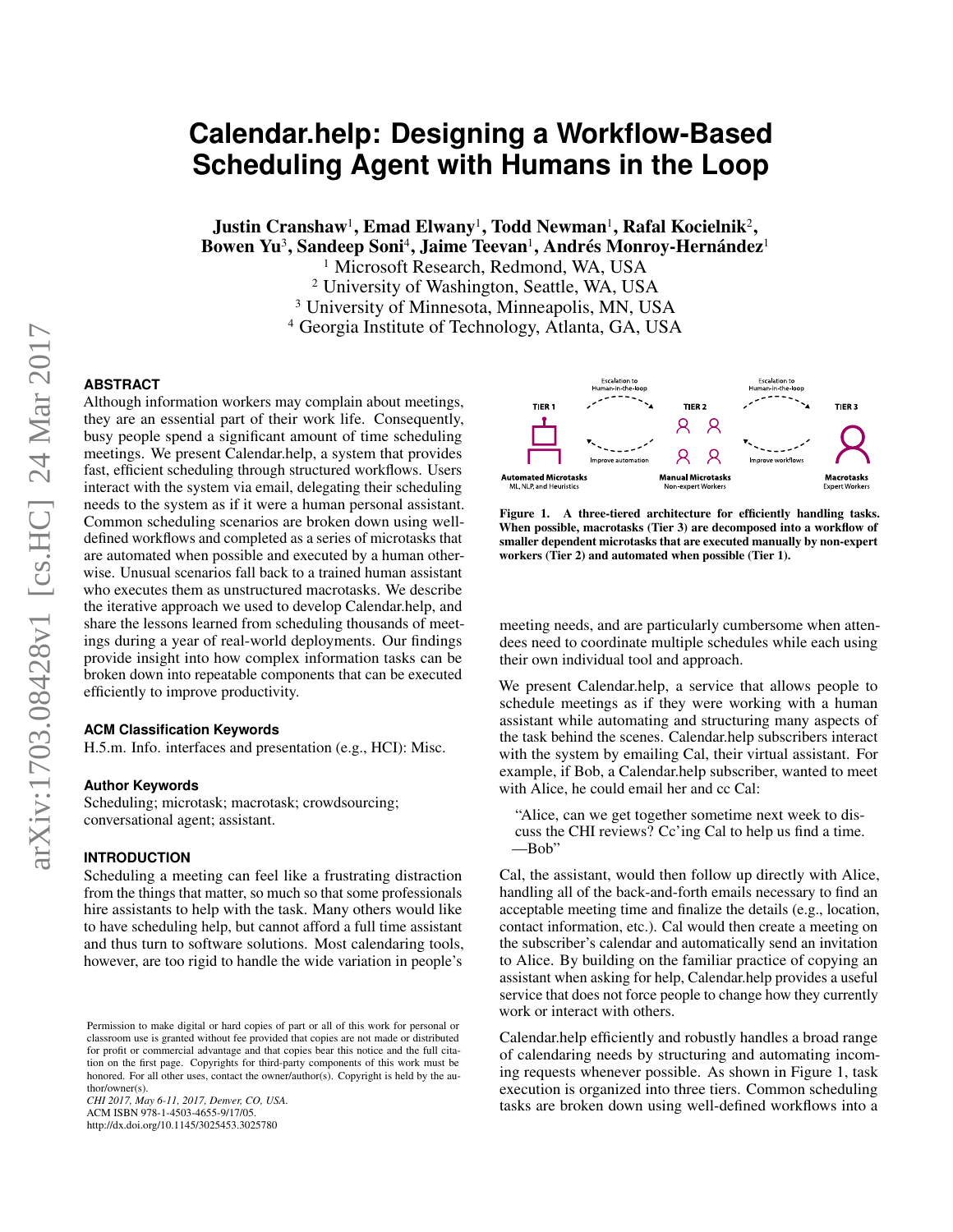series of microtasks (e.g., identifying the location of a meeting) that are executed automatically (Tier 1) or manually (Tier 2). Uncommon or complex scenarios, such as re-scheduling, are done by a scheduling expert as macrotasks (Tier 3). This approach makes the execution of simple requests efficient, and the execution of complex requests possible.

The main contributions of this work are the design, deployment, and study of Calendar.help, a production-quality system used by hundreds of people to schedule thousands of real-world meetings for a year. Unlike earlier approaches, the system supports people's existing calendaring tools and idiosyncrasies by adopting email as its primary user interface and conversation as its primary mode of interaction. We introduce a novel architecture that seamlessly combines automation, microtasking, and macrotask execution to produce a responsive and scalable scheduling assistant, and demonstrate its value through large-scale field deployments.

# **RELATED WORK**

Scheduling meetings is a difficult task that requires communication, coordination, and negotiation among multiple parties [\[12\]](#page-10-0), where each person may have conflicting availabilities, and each may use different, non-interoperable tools [\[3\]](#page-10-1). The negotiation is itself complex, as meeting times and locations are resources often governed by intricate constraints and external dependencies [\[30\]](#page-11-0). Furthermore, the parties may be geographically dispersed, introducing additional constraints due to time zone differences and the need for communication technologies for remote meetings [\[31\]](#page-11-1). This negotiation often needs to occur asynchronously, sometimes requiring several days for the parties to reach consensus [\[9,](#page-10-2) [10\]](#page-10-3). Once a meeting is scheduled, it needs continuous maintenance, as new events often prompt meeting updates and re-schedules.

Some people hire assistants to delegate their scheduling needs [\[9\]](#page-10-2), and, in a study of administrative assistants, all but one reported that most of their work was scheduling related [\[35\]](#page-11-2). But although research shows that people are more productive when they delegate tasks such as scheduling and replace them with higher-value ones [\[4\]](#page-10-4), most people cannot afford to hire an assistant. The vast majority of information workers resort to scheduling their meetings themselves using a variety of tools. Some people use shared calendars to mitigate the burden of coordinating meetings [\[19\]](#page-10-5), but this requires that attendees share their availability openly [\[20\]](#page-10-6) or use compatible calendaring systems [\[36\]](#page-11-3). Further, popular web-based coordination tools like Doodle face challenges around participants' social norms and values [\[19\]](#page-10-5). Despite the myriad of scheduling tools available, a survey of information workers found that 80% of people use email for scheduling [\[8\]](#page-10-7). This and other findings have led researchers to stress the need to integrate the communication and calendaring functions of digital tools [\[9\]](#page-10-2).

Artificial intelligence researchers have explored automated approaches to identify mutually convenient times for meetings [\[5\]](#page-10-8), and, more broadly, to delegate tasks commonly done by assistants to software agents [\[14,](#page-10-9) [25,](#page-11-4) [27,](#page-11-5) [28,](#page-11-6) [39\]](#page-11-7). However, it has been difficult for these systems to capture the nuances of what people want when they schedule meetings, limiting the usefulness of these completely-automated approaches. A

hybrid intelligence approach is an alternative that leverages human and machine intelligence, often combining microtask workflows with automation [\[17\]](#page-10-10).

Microtask workflows are being increasingly used to accomplish complex, multi-step tasks [\[22\]](#page-10-11), such as taxonomycreation [\[7\]](#page-10-12), itinerary-planning [\[38\]](#page-11-8), writing [\[33\]](#page-11-9), and even real-time conversations [\[24\]](#page-11-10). Workflows have even been used to assemble flash teams of expert workers of different specialties [\[29\]](#page-11-11). Prior work has demonstrated several advantages to breaking a monolithic task into microtasks, including making tasks easier for workers to complete [\[32\]](#page-11-12), producing higher quality outcomes [\[16\]](#page-10-13), reducing coordination and collaboration overheads [\[33\]](#page-11-9), and facilitating partial automation of a larger task [\[18\]](#page-10-14). Emerging services such as Facebook M [\[13\]](#page-10-15), X.ai and Clara Labs [\[15,](#page-10-16) [26\]](#page-11-13) use a combination of automation and human labor while providing users with a seamless experience. However, very little has been shared about how these systems actually work and are used.

Bardram and Bossen argue that it is difficult for a single information system to support the 'web of coordinative artifacts' that people employ to schedule their meetings [\[3\]](#page-10-1). Our goal with Calendar.help is not to obviate this network of interdependent scheduling tools and processes, but rather to introduce a flexible and adaptive virtual assistant that can navigate it on a person's behalf using a conversational approach over email. We accomplish this with a novel architecture that seamlessly combines automation, structured microtask workflows, and unstructured macrotasks.

## **THE CALENDAR.HELP SYSTEM**

#### **User Experience**

People subscribe to Calendar.help at <http://calendar.help> by providing their email address and some default meeting preferences, such as their preferred meeting length. They also authenticate their Microsoft or Google accounts using  $o\text{Aut}h<sup>1</sup>$  $o\text{Aut}h<sup>1</sup>$  $o\text{Aut}h<sup>1</sup>$ to grant the system permission to access their online calendars. Subscribers then primarily interact with the system through email by including the Calendar.help virtual scheduling assistant in meeting-related email conversations. While we used a variety of names for the assistant throughout our user studies, for simplicity we refer to it as *Cal* in this paper.

The Calendar.help system engages when a subscriber emails or cc's Cal at cal@calendar.help. When Cal first learns about a meeting, it identifies the meeting constraints based on information provided in the originating email message, and the subscriber's calendar availability and meeting preferences. Given these constraints, Cal then sends a 'ballot email' to invitees with potential meeting times available in the subscriber's calendar (e.g., "*Alice, I checked Bob's calendar and these times are available: Wed Sep 20 at 9am, [...] —Cal*").

If none of the proposed time options work, Cal continues to negotiate with the attendees to determine other time options until the meeting is scheduled. Cal follows up with invitees by sending up to two reminders at appropriate intervals if invitees have not replied to the ballot.

<span id="page-1-0"></span> $<sup>1</sup>A$  standard for delegated access to resources: <https://oauth.net/>.</sup>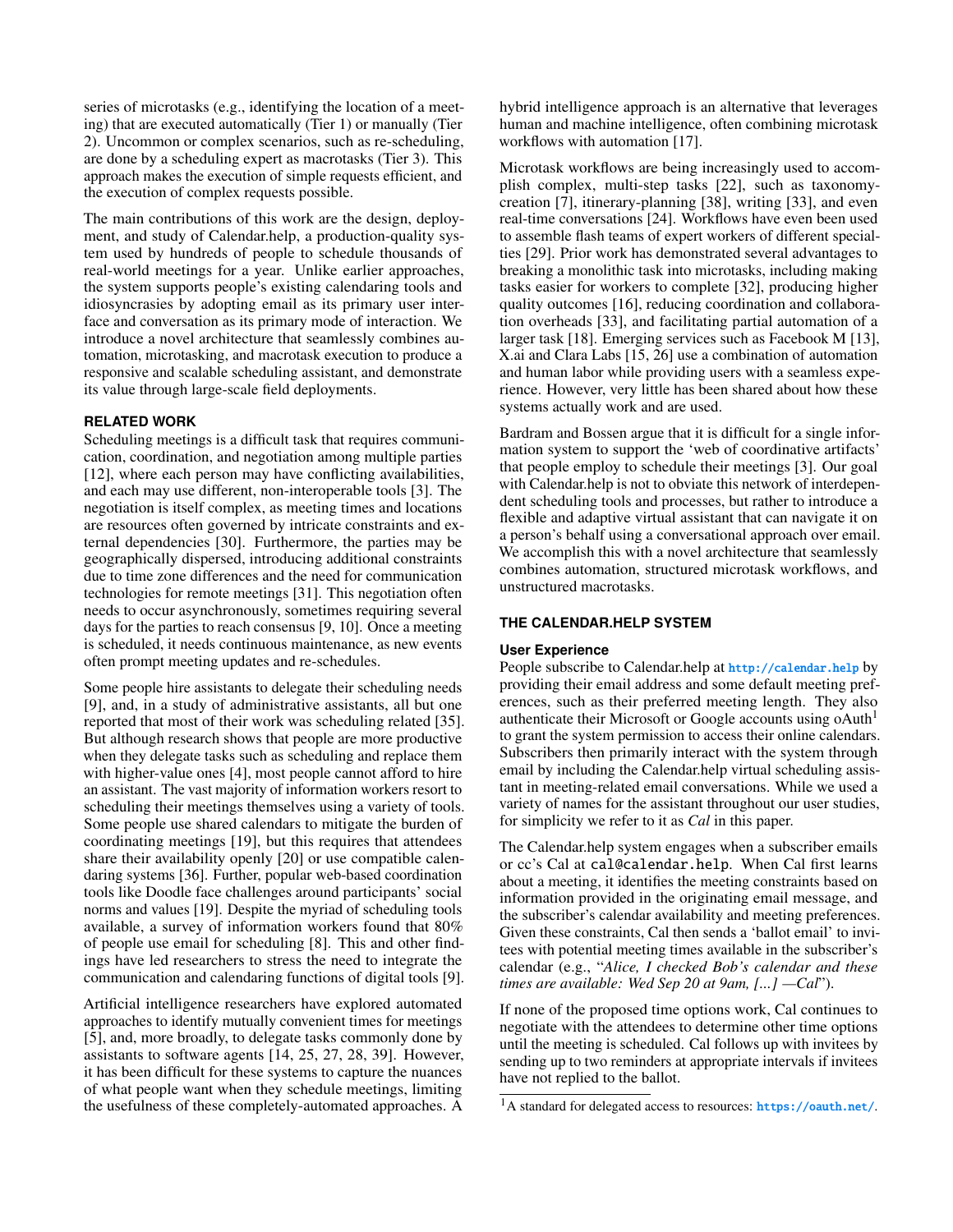

<span id="page-2-1"></span>Figure 2. A simplified version of the structured workflow's main phases: determining the type of request, extracting essential information, coordinating times and scheduling the meeting. At each point, lack of essential information or unexpected behavior can be handled in macrotasks.

Once invitees reply to Cal with their choice (e.g., "*Great. Wednesday at 9 works! —Alice*"), Cal adds the meeting to the subscriber's calendar, and sends a notification email to the subscriber and the invitees. The message to the invitees contains a machine-readable invitation<sup>[2](#page-2-0)</sup> they can use to add the event to their preferred calendaring tool.

Cal aims to reduce the burden of reading unnecessary email by communicating directly with individual people rather than emailing everyone at once. Although Cal may send many emails in the process of scheduling a meeting, individuals only see a small slice of the total communication. Even complex scenarios follow this principle. When coordinating with multiple attendees, handling failed ballots, rescheduling or cancelling a meeting, or collecting contact information from invitees, people are only included when required.

# **Architecture**

A central component of Calendar.help is a scheduling workflow that specifies all the interactions between Cal, the meeting organizer, and the invitees, encapsulating our domain knowledge acquired during the iterative design of the system. One of the main goals of the workflow is to gather information about the meeting from the attendees to ensure it is scheduled as requested and according to everyone's availability. In doings so, the workflow encodes several aspects for processing a scheduling request, including the timing and content of Cal's emails to attendees, and procedures for extracting information from attendee responses to determine when to schedule a meeting.

In order for Cal to participate in complex communications about scheduling with high reliability, we designed a threetiered architecture that balances access to skilled human assistance as needed, with a path towards automation through *microtasking*, as illustrated in Figure [1.](#page-0-0) The workflow specifies rules for how requests are handled across these three tiers, and processes them in two modes: as *structured microtasks* (Tiers 1 and 2), and *unstructured macrotasks* (Tier 3). In Tiers 1 and 2, each atomic information gathering component is implemented as a *microtask*, a small, self-contained unit of work with a fixed input (e.g., an email message, or the organizer's calendar availability), and a fixed output (e.g., the meeting duration, or a phone number). In Tier 3, the scheduling *macrotask* is executed by an expert worker, empowered to schedule the meeting following certain guidelines and their own expertise.

Each microtask is automated when possible by the machine learning, natural language processing, or heuristic-based components contained in Tier 1. If these automated components produce low-confidence results, or if there is no automation in place at all for a particular microtask, the workflow allocates the microtask to a non-expert human worker in Tier 2. If this non-expert worker cannot complete the microtask because, for example, the task input does not match what is being asked, or the scenario at hand is still unaccounted for in the workflow, the request is packaged as a macrotask and sent to an expert worker in Tier 3.

This architecture allows task execution to be escalated to higher, more capable, and generally more expensive tiers as the lower tiers fail. Figure [2](#page-2-1) shows a simplified example of a workflow used by Calendar.help with several escalation points highlighted. The main objective of this design is to maintain a reliable user experience from day one, while affording efficiency gains over time, as historical usage data can directly inform future designs to mitigate escalations. New microtasking workflows can be designed by analyzing historical macrotask escalation points and reducing the frequency of macrotask escalations in future versions. Additionally, as workers execute microtasks, the system collects a corpus of labeled data to train new machine learning components and improve existing heuristics for automating microtasks.

#### *Tier 1: Automatic Microtask Execution*

The automatic execution of microtasks relies on a combination of machine learning (ML), natural language processing (NLP), and heuristic-based components. Well-studied NLP techniques such as intent detection, entity extraction [\[11,](#page-10-17) [1\]](#page-10-18), and slot filling [\[37\]](#page-11-14) are suitable for processing the email associated with a microtask and gathering relevant information from emails to automate microtasks, such as the meeting duration or time options. ML can also be used to model a microtask, predicting the task output given its input and training data, and also for modelling confidence estimates of various inferences the system makes, driving workflow decision making across tiers. Additionally, heuristics can be used to automate commonly occurring microtask scenarios, for example, when Cal receives an email, the system attempts to automatically determine whether the message relates to an existing request or a new one using a set of hard-coded heuristics, including, searching properties of the email header.

<span id="page-2-0"></span><sup>&</sup>lt;sup>2</sup>An .ics file: <https://tools.ietf.org/html/rfc5545>.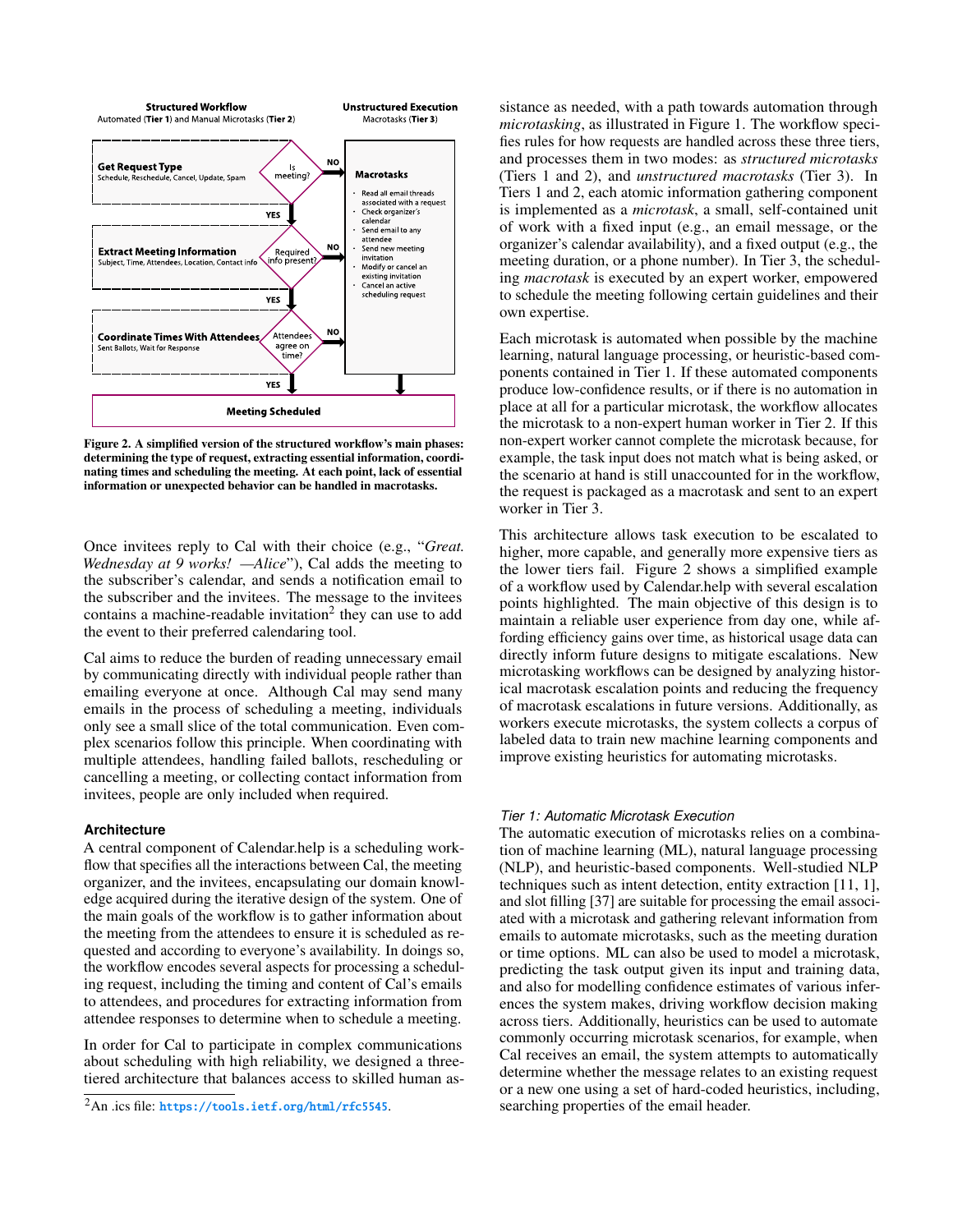The initial versions of Calendar.help discussed in this paper have limited ML or NLP-based automation deployed in production settings, which require high precision to meet users' demands for quality. In this work we highlight initial results that illustrate how data collected from the system can bootstrap initial ML and NLP-based automation efforts.

# *Tier 2: Manual Microtask Execution*

The microtasks that Calendar.help cannot execute automatically are listed on an in-house online microtasking platform similar to Amazon Mechanical Turk. For example, if Calendar.help fails to classify whether an incoming message relates to an existing meeting, a worker is asked to provide this classification. All manual microtasks are presented with a consistent three-part design pattern. At the top is a section with instructions. The originating email message is shown on the left side, and actions (such as options to choose from or text fields to complete) are shown on the right. In the case of email classification, the worker will be given options that include, *"The message is about a new meeting,"* or *"The message is about an existing meeting."* The interface is designed to show only the information necessary to execute the specific microtask. If a microtask cannot be completed using the information provided, workers are also given the option to click a button labeled, *"I can't answer."* This causes the task to escalate to Tier 3. After completing a microtask, workers are given the next microtask in the queue.

# *Tier 3: Manual Macrotask Execution*

Macrotasks are also listed as tasks on an in-house platform and assigned to workers with scheduling expertise. The macrotask displays all of the messages related to the meeting that have been relayed between Cal and the invitees, any the information collected thus far, the organizer's anonymized calendar, and the details of the meeting invitation if one has already been sent. Workers are asked to use their skills to determine the best next course of action for the meeting and execute it. Possible actions include sending a message to a participant asking for more details, sending the meeting invitation if all the necessary information has been collected, canceling the meeting, updating a meeting invitation with new details, or simply pushing the task back in the queue if a response is still required from a participant. After completing a macrotask, workers are given the next macrotask in the queue.

For the sake of simplicity, in the studies discussed in this paper, we used the same worker pool for tasks in Tiers 2 and 3, though we maintained a separate task queue for each tier to maintain componentization of the work. Additionally, instead of the market-place approach to online task completion where a task is listed and workers are paid per task completed, we hired workers in shifts, who continually monitor our task queues and are paid hourly. Workers are required to sign a non-disclosure agreement to ensure confidentiality. Future work in this area will address anonymization of user data, so that workers can complete scheduling tasks while maintaining user privacy.

## *Implementation*

The management of tasks across tiers is executed by an eventdriven workflow engine run in a distributed manner on Azure compute nodes, utilizing the Azure Service Bus distributed

|                     | Study 1      | Study 2      | Study 3a   | Study 3b   |
|---------------------|--------------|--------------|------------|------------|
|                     | Wiz. of $Oz$ | Usability    | Field      | Field      |
| Start date          | 4/6/2015     | 6/24/2015    | 11/4/2015  | 4/5/2016   |
| <b>End date</b>     | 4/26/2015    | 9/1/2015     | 3/27/2016  | 8/25/2016  |
| <b>Duration</b>     | 14 days      | 7 to 14 days | Open usage | Open usage |
| Gratuity            | Yes          | Yes          | Nο         | Nο         |
| Workers             | 6            | 6            | 7          | 7          |
| <b>Participants</b> | 11           | 24           | 65         | 178        |
| <b>Invitees</b>     | 100          | 61           | 1.030      | 1,981      |
| <b>Meetings</b>     | 146          | 124          | 918        | 1.626      |
| <b>Emails</b>       | 2.638        | 1,723        | 8.884      | 15,659     |

<span id="page-3-1"></span>Table 1. Summary of our evaluations of Calendar.help.

queue capabilities for firing and distributing events. The engine manages the execution of workflow tasks by building a dependency graph and ensuring that these tasks are executed in the right order. It also handles running both synchronous and asynchronous tasks in a uniform manner, masking this complexity from the workflow developer. The engine takes care of pausing workflow execution and persisting the state in Azure persistent stores to free resources. Then, when the asynchronous output is available, which is indicated by an external event, the engine loads the state and resumes execution from the point at which it previously stopped. The assistant's mailbox is managed using the Exchange Web Services API via Microsoft Bot Framework<sup>[3](#page-3-0)</sup>. As a means of facilitating iterative design improvements based on user feedback, workflow versioning allows the system to continue serving long running requests, like meeting requests that typically take days to complete, while maintaining the ability to deploy new versions with new functionality and otherwise breaking changes. Older requests continue to be served by the older versions, while newer versions handle new requests.

## **EVALUATION**

We evaluated Calendar.help through a series of user studies conducted over the course of an 18-month period, summarized in Table [1.](#page-3-1) Each study assessed different aspects of the system at different levels of maturity. As we learned from our users' experiences we made iterative improvements.

# **Study 1: Wizard of Oz Study**

*Purpose:* Prior to implementing software, we conducted a Wizard of Oz study [\[21\]](#page-10-19) to determine how people delegate scheduling to an email-based assistant in a naturalistic context. The goal was to generate initial specifications for the scheduling workflows and validate basic interaction assumptions.

*Participants:* We recruited 11 "busy information workers" in various occupations, who had above-average scheduling demands, and who did not have access to an administrative assistant. Participants included a wedding florist and a small business owner in Seattle, a hospital administrator in California, and an emergency management program manager in Nebraska. Over the course of two weeks, participants were required to schedule at least five meetings a week using Calendar.help, for which they received a \$100 USD gratuity.

<span id="page-3-0"></span><sup>3</sup> <http://botframework.com>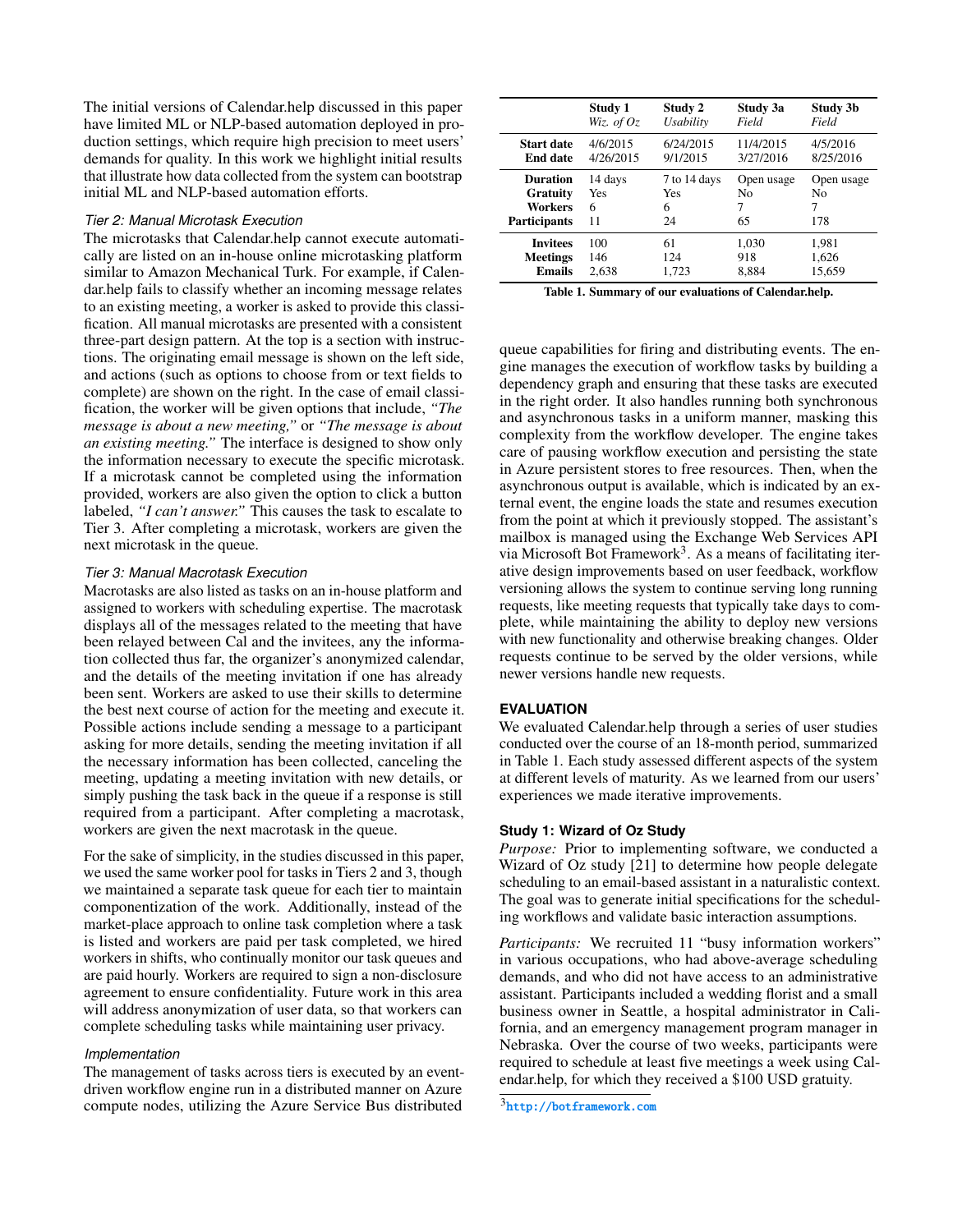| User | Num weeks | Meetings | Meetings per week |
|------|-----------|----------|-------------------|
|      | 13.4      | 180      | 13.4              |
| 2    | 14.1      | 141      | 10.0              |
| 3    | 18.3      | 128      | 7.0               |
| 4    | 20.3      | 107      | 5.3               |
| 5    | 18.1      | 106      | 5.8               |
| 6    | 19.1      | 98       | 5.1               |
| 7    | 17.9      | 71       | 3.0               |
| 8    | 17.3      | 70       | 4.0               |
| 9    | 16.0      | 61       | 3.8               |
|      | 20.1      | 54       | 2.7               |

<span id="page-4-2"></span>Table 2. Usage summary of the 10 most active users in Study 3b. Out of all 178 users, the average user scheduled 2.1 meetings per week over the course of the study.

*System:* Each participant was given a unique email address for their assistant to include on scheduling requests (e.g. Alice's assistant was at meet.alice@calendar.help). Emails sent to any of the 11 assistant addresses would forward to the same inbox, where a set of email rules sorted them into separate folders for each participant. We then hired six expert scheduling assistants through the freelancing platform  $Upwork<sup>4</sup>$  $Upwork<sup>4</sup>$  $Upwork<sup>4</sup>$  who were given access to the central email inbox mentioned above. These experts were paid above U.S. minimum wage rates (\$15 USD or more per hour), depending on the market dynamics. Each participant's mailbox folder provided the full history of interactions for each participant and their meeting invitees. This helped workers isolate the context of the participant's meetings. Workers were staffed in shifts, sharing critical information across shifts through a system of folders, tags, and a shared online notebook.

# **Study 2: Usability Study**

*Purpose:* To test the viability of Calendar.help and to make basic design improvements, we conducted a usability study where we deployed a primitive version of the system built using the three-tiered architecture described already.

*Participants:* We recruited 24 participants, including some from the first study. Again, we tried to recruit information workers who had meeting scheduling needs. Participants received a \$100 USD gratuity, and were, once again, required to schedule at least five meetings a week using Calendar.help over the course of a one- or two-week study period.

*System:* Instead of using a shared inbox as in Study 1, the same six workers, again working in shifts, monitored a work queue and performed microtasks and macrotasks as the system generated them. In this study, all participants interacted with the same email address for the assistant (e.g. cal@calendar.help), and the system took care of providing the necessary context to the workers as they completed each microtask and macrotask.

## **Study 3: Field Deployment**

*Purpose:* We conducted a field deployment of Calendar.help to assess user engagement and system performance without the biases introduced by the gratuity and usage requirements of Studies 1 and 2.



<span id="page-4-1"></span>Figure 3. The total number of active users and invitees during each week of Study 3b.

*Participants:* We released Calendar.help within a large multinational technology corporation of approximately one hundred thousand employees. Calendar.help was advertised internally through word of mouth, mailing lists, and online boards. We actively recruited people in non-technical roles, such as those in recruiting, business development, sales, and marketing, since their meetings often included invitees outside the organization. Participants had to apply to join, which allowed us to select for these roles.

*System:* During the field deployment there were two major Calendar.help releases. We refer to the period after the first release as Study 3a and the period after the second release as Study 3b. The user experience was largely consistent across releases. The system, however, was significantly more stable during 3b, as several bugs had been addressed, and it included a robust instrumentation infrastructure. Study 3b included all participants from Study 3a plus new users who organically chose to adopt Calendar.help. In this study, we staffed the microtask and macrotask worker pools using a professional staffing company that provided wages significantly above minimum wage and benefits.

# **RESULTS**

#### **Usage Statistics**

Over the course of the three studies, Calendar.help was used by over one hundred people to schedule thousands of meetings. Table [1](#page-3-1) shows a summary of high-level usage statistics for each study. Starting in Study 3b, we introduced a thorough instrumentation system to measure and record detailed real-time system events and usage metrics. For this reason, we focus the analysis of usage statistics presented below on Study 3b. During this time, 178 participants delegated 1,894 meetings to their Calendar.help assistant. These involved a total of 1,981 unique meeting invitees, and 15,659 emails sent and received by Cal. Most of these meeting requests (82%, or 1,626) successfully ended in an meeting being scheduled. The remaining 268 requests that did not end in a scheduled meeting were, for one reason or another, cancelled by the organizer prior to completion. These were typically "test" requests or recruiters

<span id="page-4-0"></span><sup>4</sup>Available at <http://upwork.com>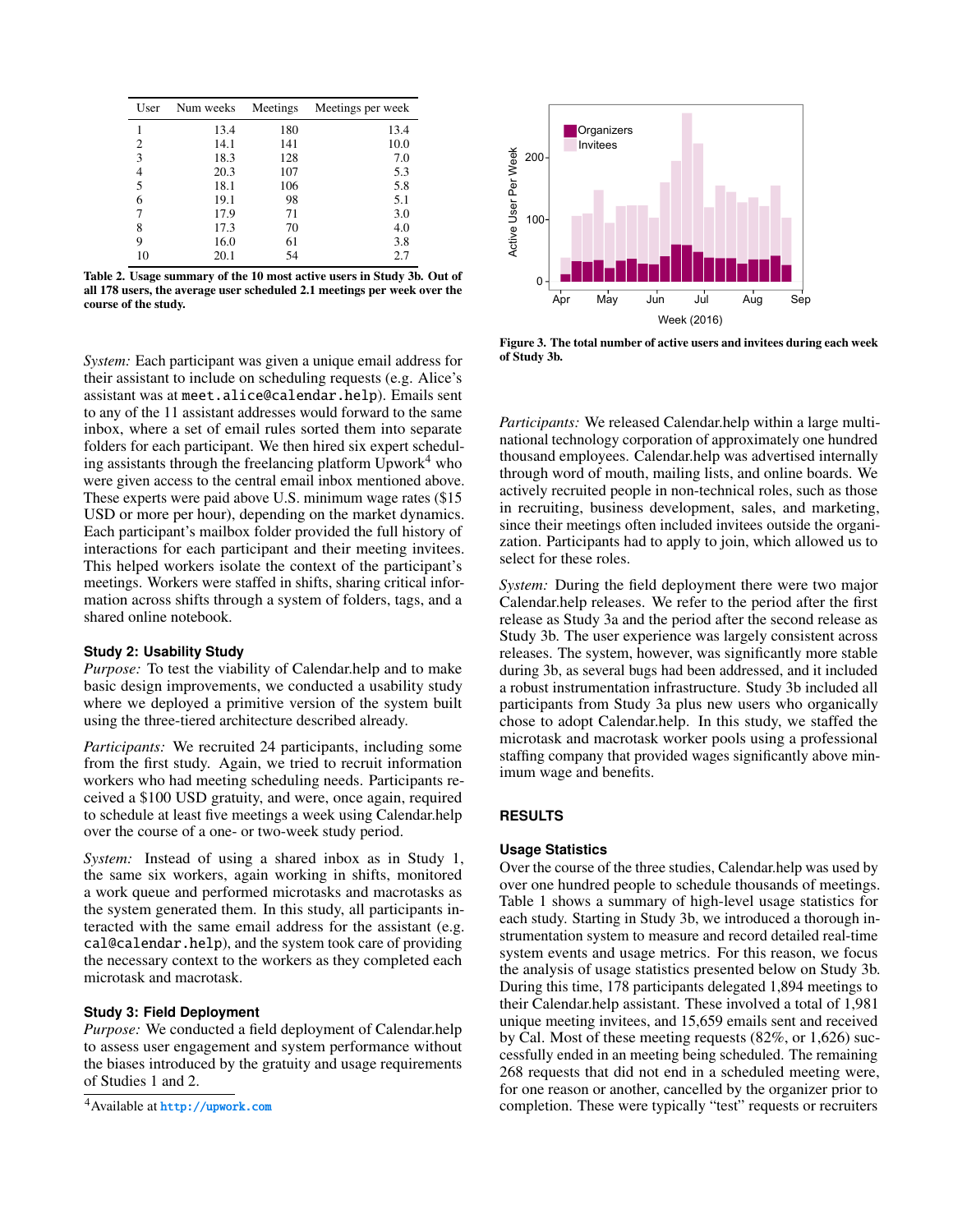

<span id="page-5-1"></span>Figure 4. Non-parametric density estimates (Gaussian kernel) of the cumulative work time per request in Study 3b. Requests that did not require macrotasks averaged 2.6 minutes of work time, while requests needing macrotasks averaged 19.3 minutes.

reaching out to people who might have not been interested in a new job.

User engagement was strong and persistent over the course of the field study (see Figure [3\)](#page-4-1). At peak usage in Study 3b, which was just before a major U.S. holiday, over 250 unique users and invitees interacted with the system per week. Although participants in Studies 1 and 2 were compensated for their participation, participants in Study 3 were not. We interpret participants' continuous, and self-motivated engagement as an indication of the utility of Calendar.help, and as signal of Calendar.help being a part of their work routine.

Of the 178 participants with at least one scheduling requests, 95 of them (53%) made at least two requests, 75 (42%) made at least three requests, 57 (32%) made at least five requests, and 35 (20%) made ten or more scheduling requests. Table [2](#page-4-2) shows the ten heaviest users of Calendar.help. The top one was part of the study for 13 weeks, and scheduled 180 meetings, averaging 13 meeting requests per week.

Participants used Calendar.help primarily to schedule twoperson meetings (i.e. one-on-one), with this type of meeting accounting for 84% of all requests in Study 3b. This may have been influenced by the significant number of recruiters in the study, who typically scheduled screening calls with job candidates. However, 15% of meetings involved three or more attendees, up to a maximum of eleven attendees in one request. During the initial Wizard of Oz study (Study 1), we observed that people often scheduled meetings with no invitees (i.e. appointments or reminders). However, this may be an artifact of either getting to know the system or participants' desire to meet the usage requirements, as these amounted to just 0.74% of all meetings in Study 3b, when most participants were already familiar with the system and they were not required to use the system a specific number of times.

# **System Efficiency**

In Study 3b, 39% of the requests Calendar.help received were completed entirely within the microtasking workflows of Tiers

| <b>Reason</b>                                              | Frequency |
|------------------------------------------------------------|-----------|
| Multiple or out of bound email responses from an attendee. | 32%       |
| None of the proposed times were acceptable to everyone.    | 27%       |
| Timed-out while waiting for a response from an attendee.   | 26%       |
| Other / unknown / not instrumented.                        | 14%       |
| Manual (worker) escalation in processing ballot response.  | 8%        |
| Cannot access organizer's calendar.                        | 7%        |
| Manual (worker) escalation in proposing meeting times.     | 7%        |
| Manual (worker) escalation in determining attendees.       | 2%        |

<span id="page-5-0"></span>Table 3. Reasons for escalation to macrotasks in Study 3b. Note, these are not mutually exclusive: multiple reasons can trigger macrotasks in parallel.

1 and 2, never escalating to a macrotask. The remaining 61% of requests were partially processed in Tiers 1 and 2, requiring some intervention by a macrotask worker at some point in the request life-cycle. Table [3](#page-5-0) lists the most common reasons for such escalations, including receiving multiple unexpected email responses from an attendee (32%), failure for the attendees to agree on a time (27%), and timing-out while awaiting an attendee's response (26%).

As one might expect, macrotasks were more time consuming than microtasks. Figure [4](#page-5-1) shows density function estimates for the cumulative amount of work time spent per request, broken down into requests that required macrotasks and those that did not. On average, requests that did not require macrotasks took only 2.6 minutes of cumulative work time. Those requiring macrotasks took 19.3 minutes, with 15.93 minutes spent on average on macrotasks and 3.4 minutes on microtasks. Note that these 3.4 minutes do not represent wasted effort. After escalation to Tier 3, the information extracted from Tiers 1 and 2 is passed on to the macrotask worker by prepopulating certain fields in their user interface, which saves them time. Requests requiring macrotasks are likely to be inherently more complex and difficult to schedule. This might explain why even the cumulative time in microtasks for requests requiring Tier 3 is higher than the time spent in microtasking for requests that did not require Tier 3 (3.4 versus 2.6 minutes). Nonetheless, this supports the hypothesis that task execution via microtasking workflows is more efficient than execution with macrotasking.

#### **Boosting Efficiency: Moving from Tier 3 to Tier 2**

As we noted, the system architecture leverages historical data to increase task processing efficiency over time. Here we give examples of how, using data collected over the course of the three studies, we identified new ways to boost efficiency by designing additional microtask workflows to prevent requests from escalating to macrotasks.

One way of conceptualizing the system architecture in the Wizard of Oz of Study 1 is as being entirely macrotasks-driven. For each request in Study 1, when the assistant received a new email, the worker had to analyze the request data associated with that email in its entirety to decide what actions to take, without any structured support from the system to guide them. In contrast, by Study 3b, 39% of requests were handled entirely by structured microtasking workflows. Moving from 0% to 39% required continual observations of interaction patterns between the assistant and invitees, and incremental improve-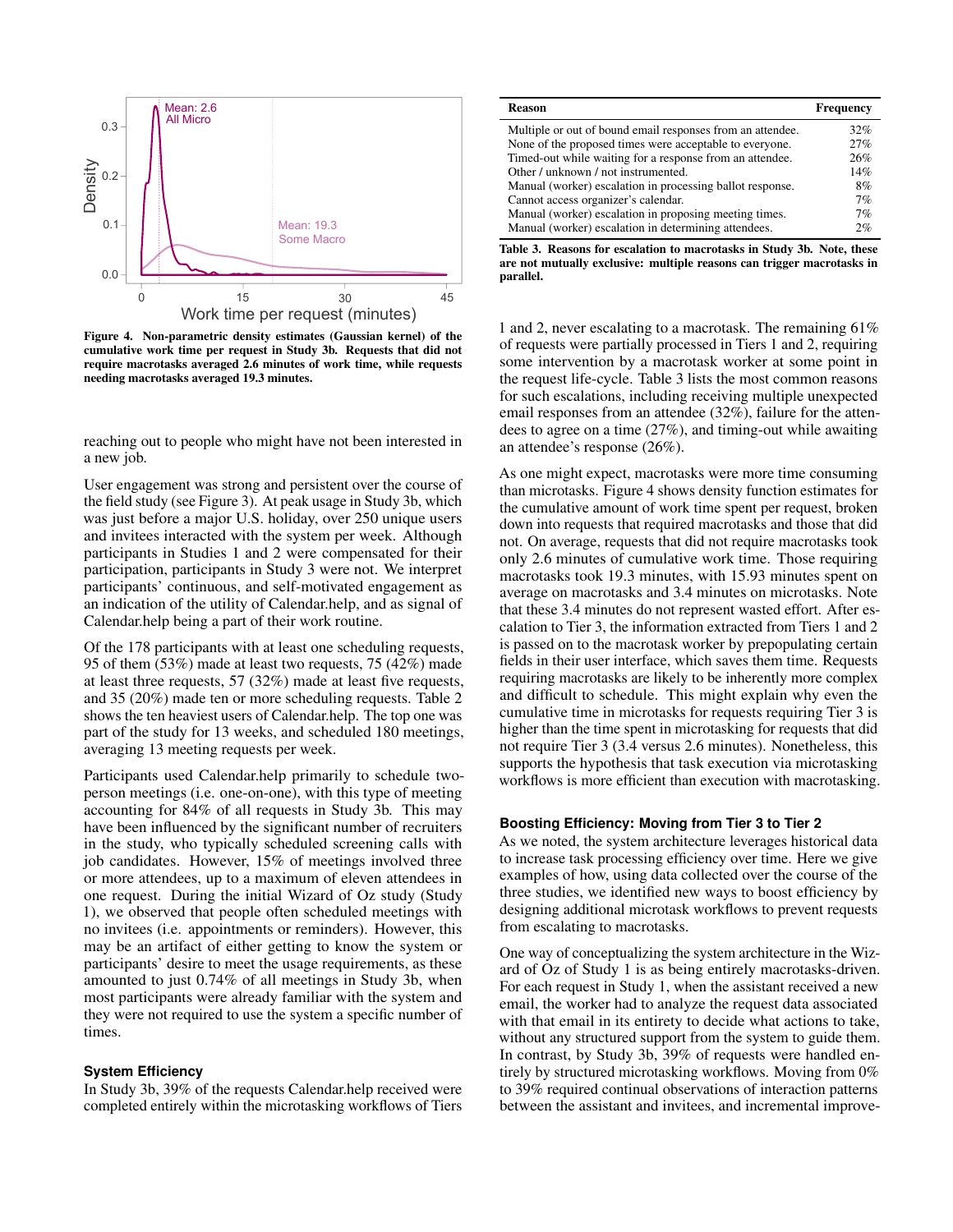| <b>Feature Type</b> | Words                 | <b>Examples</b>        |
|---------------------|-----------------------|------------------------|
| Days                | Monday, Tuesday, etc. | Let's do it on Monday. |
| Ordinal words       | first, second, etc.   | Only the first option. |
| Logical words       | and, or, etc.         | Monday and Tuesday.    |
| <b>Quantifiers</b>  | all, any, none, etc.  | All options work.      |

<span id="page-6-0"></span>Table 4. Feature categories and examples for predicting ballot responses.

ments to the design to encode the growing scheduling domain knowledge into workflows.

In early studies, for example, we noticed that in phone meetings, some people wanted the invitees' phone numbers on the meeting invitations so they could initiate the call. Prior to having a structured workflow to handle this scenario, these requests would go to a macrotask, where the workers could email the invitees and ask them for their phone numbers. After observing this scenario frequently enough, we designed a workflow that could capture this interaction. Several efficiencyimprovement observations like this one, led to the workflows of Study 3b.

Despite this progress, it's clear from the Study 3b data that additional improvements could be made. Table [3](#page-5-0) shows common reasons for macrotask escalation. As we continue on this trajectory of increasing system efficiency, we look for structural commonalities in escalations that we can exploit for workflow design improvements.

# **Boosting Efficiency: Moving from Tier 2 to Tier 1**

Data from Study 3b also revealed new ways to improve the automatic execution of microtasks. Efforts to introduce automation into the system fall into two categories: (1) automatically handling repeatable, routine tasks in the workflow; and (2) replacing or simplifying the existing microtasks requiring worker's time and attention. We present three specific automation improvements in these areas, which are based on a systematic analysis of the data obtained from Study 3b. These improvements were not deployed in the field at the time of writing this paper.

#### *Automated Reminders and Cancellations*

If an invitee fails to respond to a ballot email and a second automated reminder email sent some time later, the workflow engine will, after a reasonable amount of time has passed, escalate the request to an expert worker in macrotasks to try to resolve the unresponsiveness. Based on the analysis of the reasons for macrotask escalation shown in Table [3,](#page-5-0) we observed such scenarios to be the third most common reason for escalation, accounting for 26% of macrotask escalations.

Since the automated reminder emails successfully yield an estimated 15%-22% additional ballot responses, we decided to implement a second automated reminder, for invitees who still are unresponsive after receiving the first one. We expect this reminder to yield an additional 5%-7% responses without having to involve macrotask workers to manually write such reminders.

Despite the automated and manual reminders, and other attempts by the macrotask workers to elicit responses, we discovered that 14% of all the requests never receive a response and are eventually ignored. Based on these results, we introduced an automated cancellation of the request in situations where no response has been received after the second automated reminder. Before a cancellation happens, however, a warning is automatically sent to the meeting organizer, giving them a chance to intervene. Unless the meeting organizer decides to keep the meeting, it is automatically cancelled without requiring additional effort from any worker.

#### *Extraction of Ballot Selection*

The ballot selection microtask maps the given set of ballot time options and the invitee's ballot email response to the *subset* of choices the invitee selects from the time options. The options have a precise structural form, with attributes like the day, time, date, and time zone. Users either mark their choices directly by referring to any option using its attributes (e.g. "Monday at 2pm works for me") or indirectly using different language constructs (e.g. "any time after 4pm.")

To automate this task, one could use semantic-parsing to map utterances onto logical constructs that indicate which of the options have been selected [\[2\]](#page-10-20). Instead, we explore a much simpler approach by recasting the problem to multiple binary classification tasks on each ballot option, assuming the invitee independently selects one or many choices from the presented options.

Formally, we can define the task as follows: Every response to a ballot *i* with *K* options is a set of 3-tuples for  $k = 1...K$ ,  ${k : (r_i, o_i^k, s_i^k)}$ , where  $r_i$  is the text response from the user,  $o_i^k$  is the  $k^{th}$  option in the *i*<sup>th</sup> ballot and  $s_i^k$  is a binary variable indicating whether this option is selected by the user or not, as given by workers who executed the microtask. We create a binary indicator feature vector for every pair  $r_i$  and  $o_i^k$ , by checking for the presence of hand tuned dictionary words in the response. The feature vector serves as an input to a binary classifier and  $s_i^k$  serves as the supervision. Table [4](#page-6-0) shows a sample of different words in broad feature categories in the hand-tuned dictionary.

We selected a sample of ballot responses from microtask output data that had been manually executed in Study 3a and 3b, using 80% to train the classifier and 20% to test it. Every response was converted to lowercase and tokenized into words to extract the binary features. We evaluated the model using two metrics: accuracy in predicting each individual ballot choice independently and accuracy in predicting the exact subset of choices on the ballot. We compared Calendar.help's trained classifier with a trivial baseline classifier which predicts the most frequent label in our training data. Table [5](#page-7-0) shows the results of this comparison.

This illustrates that data from manually executed microtasks can be used to train machine learning models that can be used to automate the microtask. Even though this model was developed offline after the study was concluded, it's possible to imagine a more sophisticated model operating on live data, which completely automates the ballot response task in high confidence scenarios and falls back to manual execution when its confidence is low.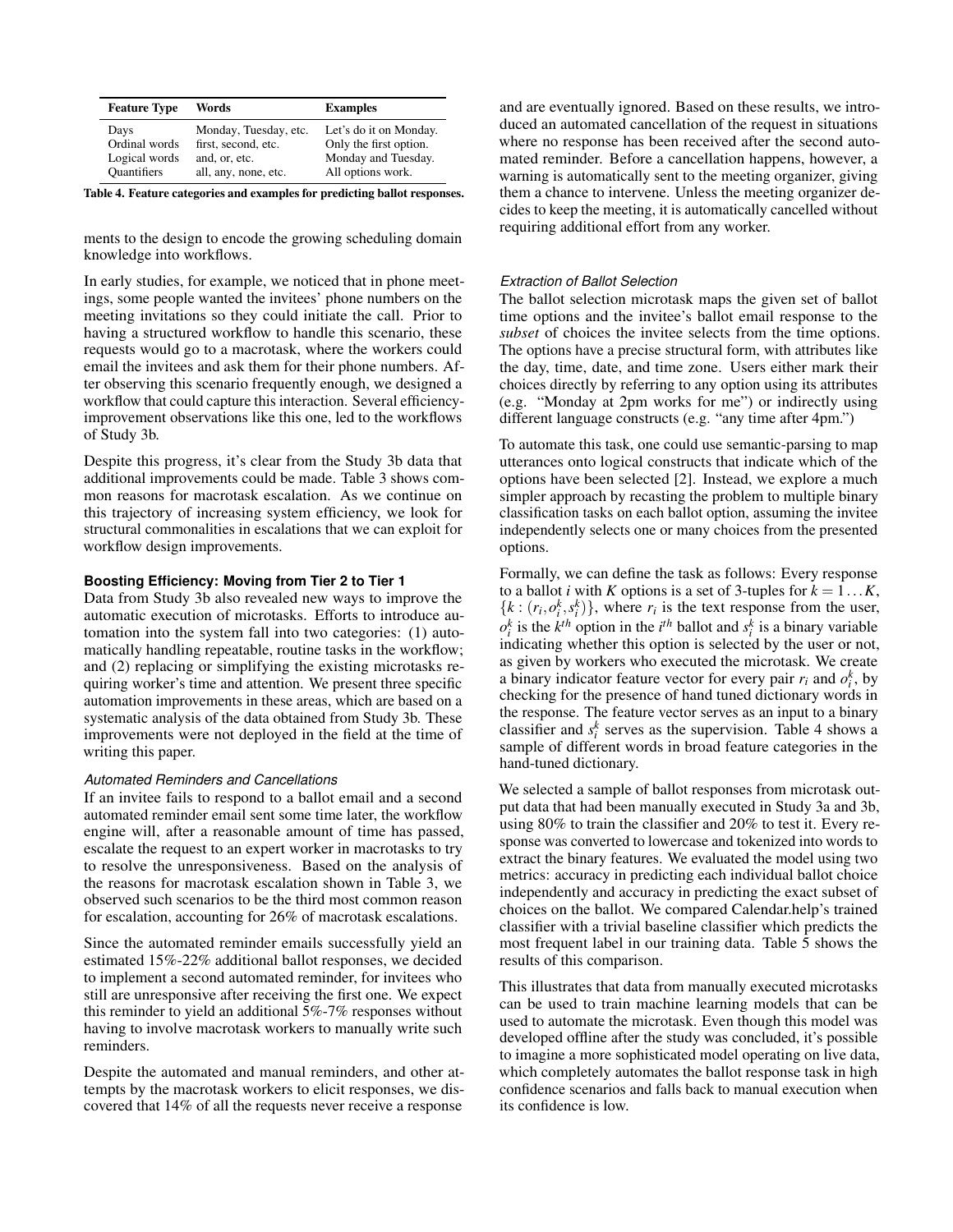|                           | On individual choices | On ballots |
|---------------------------|-----------------------|------------|
| <b>Baseline</b>           | 63.78%                | 1094%      |
| <b>Logical Classifier</b> | 87.81%                | 73.2%      |

<span id="page-7-0"></span>Table 5. Accuracy of the trained logistic regression model for predicting selected ballot choices. The baseline predicts the most common response.

# *Extraction of Times from Request*

To explore how extracting time expressions from emails can be used to automated microtasks, we used the SUTime[\[6\]](#page-10-21) tool, part of the Stanford CoreNLP library,<sup>[5](#page-7-1)</sup> to extract and interpret time expressions within the user's request email. Because Calendar.help receives a request at any stage of a person's ongoing email conversation with other people, there may be multiple valid time expressions within the thread, not all of which are relevant for scheduling purposes. This makes full automation of this task hard. Instead of building a learning system as a first step, our approach was to use heuristic rules to obtain the duration and time of the meeting.

We used the following heuristics: (1) Use only the duration and date categories from SUTime<sup>[6](#page-7-2)</sup>, (2) For long email threads, select only time expressions from the latest email, and (3) If multiple time expressions are found, choose the expression closest to the mention of the assistant's name, "Cal," or the first one if Cal is not mentioned.

By employing these heuristics on a sample of 994 requests from Study 3a and 3b, we achieved 62% accuracy in predicting the duration of the meeting and 39% accuracy in predicting the meeting time.

Even though it is encouraging to see the usefulness of these heuristics, one can argue that a system that learns meeting times and durations based on contextual features from emails would outperform a heuristics-based one. However, such a learning system would first require many annotated examples marking the correct text corresponding to meeting time and duration. To gather more data, and as an intermediate step for using fully automated predictions in production, we used all the extracted times from a request as suggestions for a microtask worker, with the intention that these could assist the worker. The microtask worker can mark if one or all of the suggested times are correct. Designing *assisted microtasks* in this way helps to improve worker efficiency in the short term, and provides the required annotation that a learning system can use in the future.

## **The User Experience**

Over the course of the three studies, we heard from users through interviews and email conversations. Here we aggregate common themes and anecdotes of the experience of having a virtual scheduling assistant. All participants' names have been changed to respect their privacy.

# *Saving Time through Delegation*

Users reported feeling that they were saving time and being more productive because they were delegating their scheduling

# <span id="page-7-1"></span>5 <http://stanfordnlp.github.io/CoreNLP/>

<span id="page-7-2"></span><sup>6</sup>SUTime marks time expressions by categorizing them into 4 categories: time, date, category and set.

tasks to Cal. One direct way this delegation saved people time was by reducing the number of emails they had to read and write. As one participant said:

"Everyone writes so many emails every day. There's several emails confirming a meeting. It's nice to just not to have to do that."

Another user was more precise, estimating that the burden of scheduling a single meeting was about three to five minutes, time that could be saved by delegating the task to Cal:

"Each time with Cal, I'm saving 3–5 minutes. In the process of that, it could save me 2–3 hours of work [per week], probably."

Calendar.help sent and received over twenty thousand emails on behalf of its users across the three studies.

In addition to the time saved in reading and writing email, people specifically liked the fact that Calendar.help tracked the invitees' responses and followed up with them if they did not reply. Some users indicated that this was the biggest burden for them, as many people tend to be unresponsive to invitations.

"I have at least three to five [meetings] in a week and it takes a long time to schedule with anyone because everyone is either unresponsive or they'll just give me a whole bunch of different times."

However, there was a delicate balancing act between being helpful and being annoying in optimizing the parameters of the automated follow-up logic. Sometimes the system fell on the wrong side of this line. In one case, an invitee (who was a potential job candidate) complained to the meeting organizer (a recruiter) that Cal was being a little too pushy. The organizer had to do some (light-hearted) damage control:

"That Cal sure is pushy! Don't worry, I made sure to share this feedback with his manager [meaning our team]. The last thing I want to do is have our scheduling assistant annoy a person we are trying to recruit."

We mitigated some of these concerns by ensuring follow-up emails were only sent out during business hours, but additional optimization might be needed.

# *Introducing the Assistant*

Considerable variation was observed in how people introduced Cal to their meeting invitees. In most cases, Cal was mentioned explicitly as an 'assistant' or a 'scheduling assistant' that would take care of setting up the meeting:

"I am also including my scheduling assistant, Cal, in this thread. Cal will schedule a date/time for us to chat further."

Often, these requests would include additional instructions or prompts for Cal to follow:

"Adding Cal for scheduling – Cal, can you find Ariana and I an hour to talk sometime soon?"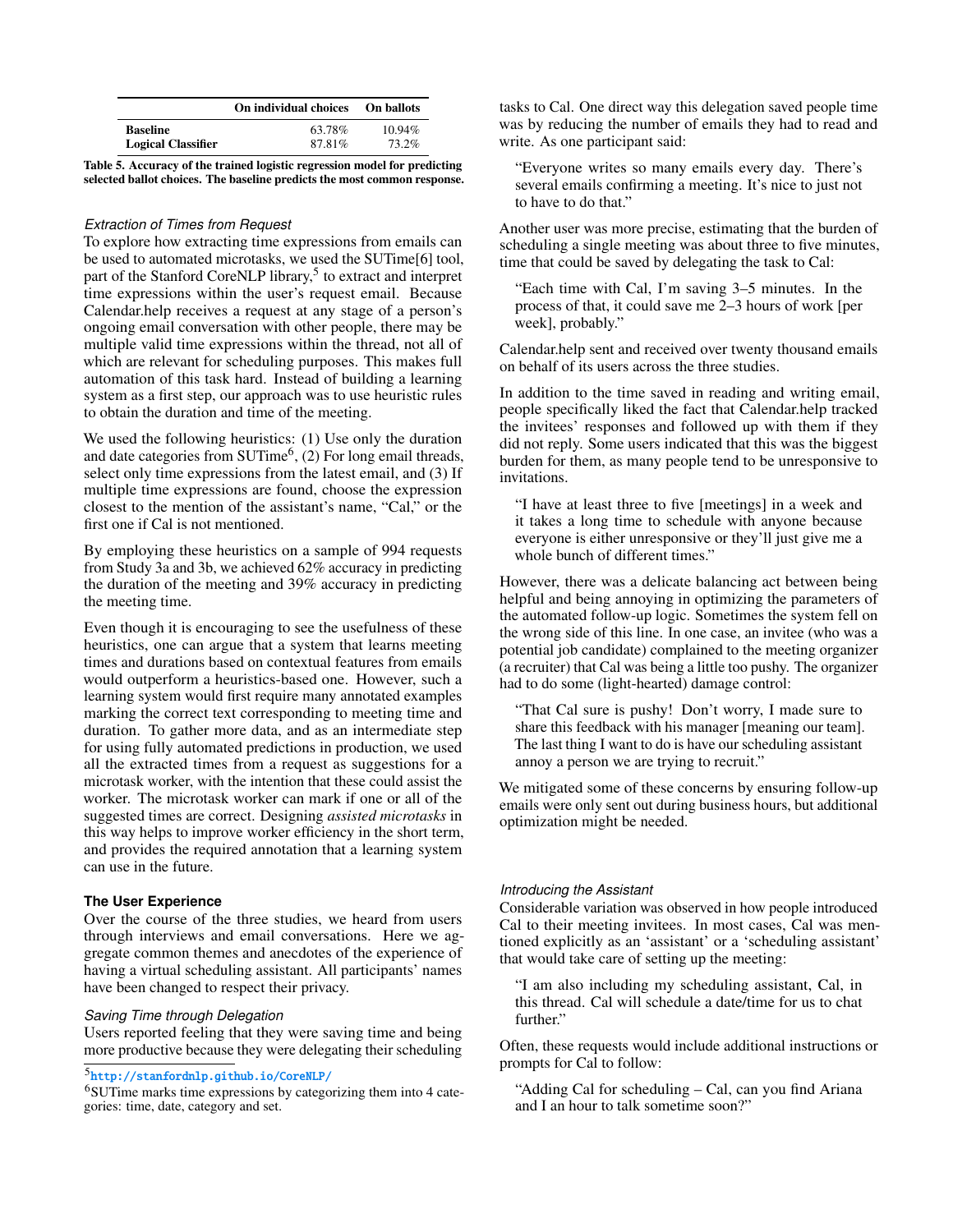In other cases, the organizers didn't explicitly introduce Cal as an assistant, and instead addressed him directly, making his subordinate role as an assistant implicit in their request:

"Cal, can you please help calendar some time for us? Please make it a Skype meeting."

Cal is also often added onto existing email threads when scheduling needs arise, even as other human participants of the thread are dropped off:

"I think we can drop Greg to BCC; adding Cal from my side. Cal, can you work with Kaitlin to find 60 minutes for Todd and I sometime next week, preferably later in the week when I'm back on EST?"

In the last case, one can argue that Cal was sometimes treated as an equal participant of the conversation, indistinct from the human participants.

In other cases, organizers clearly introduced Cal as distinctly non-human. For example here, Cal is described as a 'virtual assistant':

"I'm cc'ing my virtual assistant (Cal) to help with scheduling. Please let us know when might be a good time for a call."

Similarly, other users used the term 'scheduling bot', 'digital assistant', or simply 'bot.' Additional work is needed to explore what impact, if any, these different ways of introducing Cal has on the resulting scheduling interactions between Cal and the attendees.

# *Social Status*

In many cases, invitees thought of Cal as a real person.

"A lot of people thought I had an actual, like, live assistant, which is actually pretty funny. But I think you guys are on the right track by giving it a human element, because it definitely comes across. It does not seem very automated at all. So that's a nice, personal touch to it."

This 'human element' of Cal had interesting social implications for the organizer. Because personal assistants are typically reserved for senior roles, such as executives, some participants perceived a status increase while using Cal.

"The other best thing [about Cal] was people thought it was really cool and they're like, 'What is this Margret? How come you have an electronic assistant? How can I get one?' and I'm thinking, 'How can I keep him?' Right? Because it was really cool."

This status bump was not always welcome. One participant was in an outreach role within his company that required him to cultivate a network of peers in other companies, whom he met with regularly. He felt that having an assistant might add friction to these professional relationships, as he didn't wish to be elevated above the people he meets with. He sometimes referred to Cal as his 'colleague' instead of his assistant, to mitigate this concern.

People were also conscious of the relative status of the person they were meeting with when using Calendar.help, typically avoiding Calendar.help for setting up meetings with people who are more senior to them in their organization.

# *Pushing Boundaries*

Because interaction with Calendar.help was natural and openended, users were not always certain about what the system could do for them. Sometimes the system's capabilities surprised them by performing something they did not anticipate. For example, one user who thought Cal could only handle the initial scheduling was surprised when rescheduling request was addressed:

"Loving Cal so far! It even took care of a reschedule nicely and scheduled it for 2pm the same day, it was magical."

Other times the requests users made stretched beyond what Cal could handle. For example, another user asked Cal to do some basic research for him in preparation for his meeting:

"I asked him a question. I was actually looking for some very important information about the federal law and he came back and said he [couldn't] do that quite yet but if he could, he would."

Although research tasks are beyond even the broad scope of Calendar.help, other requests were at the boundary of what Calendar.help was designed for. For example, some users wanted to have a summary of the meetings scheduled for the week, while others wanted help getting a PIN for a conference call from their IT department.

As these requests indicate, even the domain of meeting scheduling can involve many different processes in different work environments. Requests like these represent potential areas for growth, but also indicate the need for explicit guidelines for the macrotask workers to scope their responsibilities, especially because users are likely to test the boundaries.

# **DISCUSSION**

By looking at how hundreds of Calendar.help subscribers used the system to schedule thousands of meetings, we showed that it is possible to handle a broad range of calendaring needs efficiently and robustly using a novel three-tiered architecture. By seamlessly combining automation, microtasking, and macrotask execution, we were able to take the approach used in Wizard of Oz studies [\[21\]](#page-10-19) out of the lab and into the wild. Study 1 was entirely Wizard of Oz based, but as we learned common tasks through continued usage we were able to decompose these aspects into microtasks for manual execution, and eventually – as we collected enough usage data – for automation. We believe that this progressive *Wizard in the Wild* design approach can be applied to other complex tasks in a way that will enable robust intelligent systems to support people before they are more thoroughly automated.

Calendar.help's three-tiered architecture could be seen as an intermediate stage on the long and technically challenging path to full artificial intelligence, at least for narrow domains like scheduling. Despite advances in natural language processing, extracting information from free-text is still error-prone and algorithms often make mistakes that seem trivial to humans.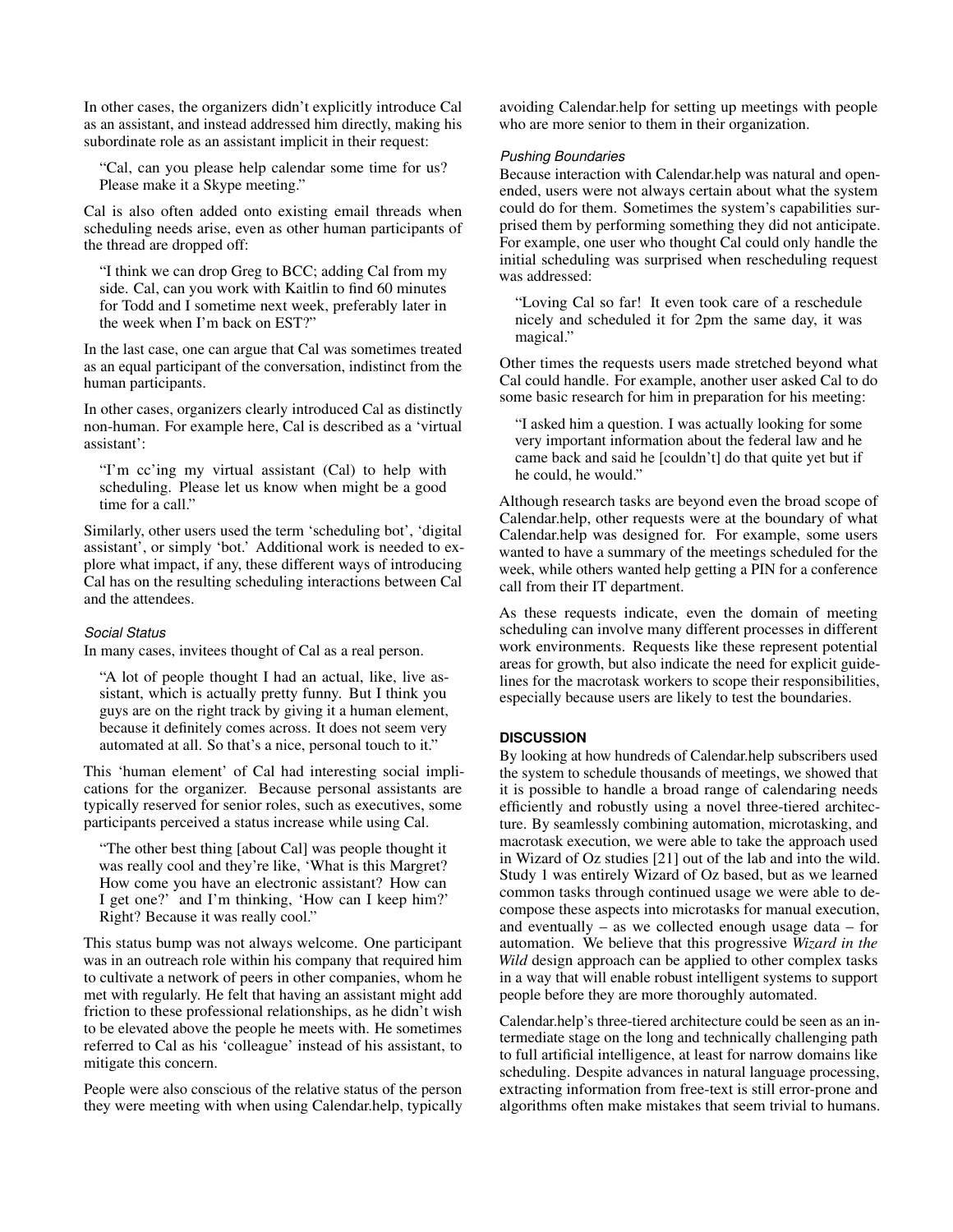Improving automation requires large amounts of high-quality training data. The Wizard-in-the-Wild approach offers a platform to collect and annotate this data in realistic settings, while simultaneously providing a service to end users.

To support the transition to automation Calendar.help employs *assisted microtasks*, which use automation to suggest answers to microtasks but require worker verification. Assisted microtasks help workers perform tasks quicker, as they typically require only yes/no verifications. They also help minimize mistakes that would occur during automation, and enable the collection of valuable training data that allows for a gradual ramping-up of automation over time.

In general, automation helps people avoid having to complete routine and tedious work, which allows them to devote time to more complex, creative work. Our goal with Calendar.help is not to replace personal assistants, but rather to support a democratization of the service, allowing more people – including personal assistants – to worry less about scheduling. Further, Calendar.help enables workers who chose to remain focused on scheduling to become more efficient by working through the system to provide scheduling expertise to a larger set of people than currently possible.

It remains an open question as to whether complete automation is a desirable outcome. Even for scheduling tasks that are easily automated we sometimes observed that the Calendar.help macrotask approach provided users with unexpected value. Cal informed one user, for example, of a typo in her email signature during a routine scheduling interaction. The benefits of rich human interaction can be lost if rapid movement towards cost-effective automation is prioritized too early. We may find that some users in the automated future wish to keep these human-in-the-loop elements, perhaps at a premium.

# **Architecture Limitations**

Despite the benefits provided by Calendar.help's three-tiered architecture, there are some limitations. For one, workflow design is not trivial. Significant resources are needed to fine-tune the structured microtasks so that they are resilient to worker errors and can accommodate a diverse pool of workers. Further, debugging workflows can be complex, as they can have numerous execution paths that must be considered. Because of this, workflows may be better-suited for problems with a limited number of states. Scheduling, though complex, is a narrowly scoped problem, making it suitable for this kind of architecture. Much more open ended scenarios, such as with a general-purpose conversational assistant, may be difficult to support and implement with a workflow-based approach.

Additionally, the cost of having humans in the loop from the beginning of the design process is potentially prohibitive for some system designers. This is particularly salient if the goal is to create real-time systems where low latency is essential. Since the architecture depends on a layer of macrotask workers, these workers require training and expertise to execute the macrotasks. Training requires time and resources that need to be taken into account during the design of the system. Additionally, this training could impact the ability to quickly scale the system up while maintaining quality.

Calendar.help's architecture also means that the end user never knows exactly who – or what – they are communicating with when they email Cal. It is important that the system transparently communicate that multiple humans may be involved in processing requests. Although participants never expressed a concern about privacy, hybrid intelligence systems like Calendar.help must ensure they do not inappropriately expose personal information. Calendar.help addressed this by having workers sign non-disclosure agreements and by designing microtasks to include only the information needed to complete the task. There may also be ways to intentionally break tasks down such that potentially identifiable information is separated into different microtasks and is therefore unidentifiable (or more difficult to identify) in isolation [\[23\]](#page-11-15). The structured workflows and automated support for microtasks used by Calendar.help could also be harnessed by the users themselves to more easily complete their own scheduling tasks through selfsourcing [\[34\]](#page-11-16).

# **System Limitations**

We observed some usability limitations with Calendar.help. For complex meetings, particularly those with a large number of invitees, it was sometimes difficult for the assistant to converge on a meeting time without sharing calendar information among all invitees. In these cases shared polling approaches may be more efficient, since people will sometimes change their constraints based on awareness of others [\[19\]](#page-10-5).

Although meeting organizers saved considerable time by delegating their scheduling to Calendar.help, meeting invitees still had to handle the burden of manually responding to Cal with their availability. In some cases, this might be frustrating for them, as they have to cross reference the possible time options with their online calendars, which requires coordination. Ideally, Calendar.help should also be a smooth experience for invitees. We also saw friction in using Calendar.help for setting up meetings for people within teams in a large enterprise with complex demands for meeting room reservations, where existing solutions for sharing internal calendar information for booking meetings were already in place.

# **CONCLUSION**

In this paper, we introduce Calendar.help, a system that provides fast, efficient, personalized scheduling through structured workflows. Users communicate with Cal as if it were a personal assistant, but only the most challenging calendaring tasks emailed to the system are done by trained assistants. Instead, common calendaring tasks are broken down and completed by microtask workers or automated processes. We described an iterative approach used to develop Calendar.help, and shared what we learned about the transition between the macro-calendaring task and structured calendaring microtasks by deploying the system to hundreds of users. Hybrid intelligence systems like Calendar.help, successfully transition between macrotasks and microtasks and can enable people to seamlessly delegate a wide range of complex tasks to agents powered by machines and people of varying expertise.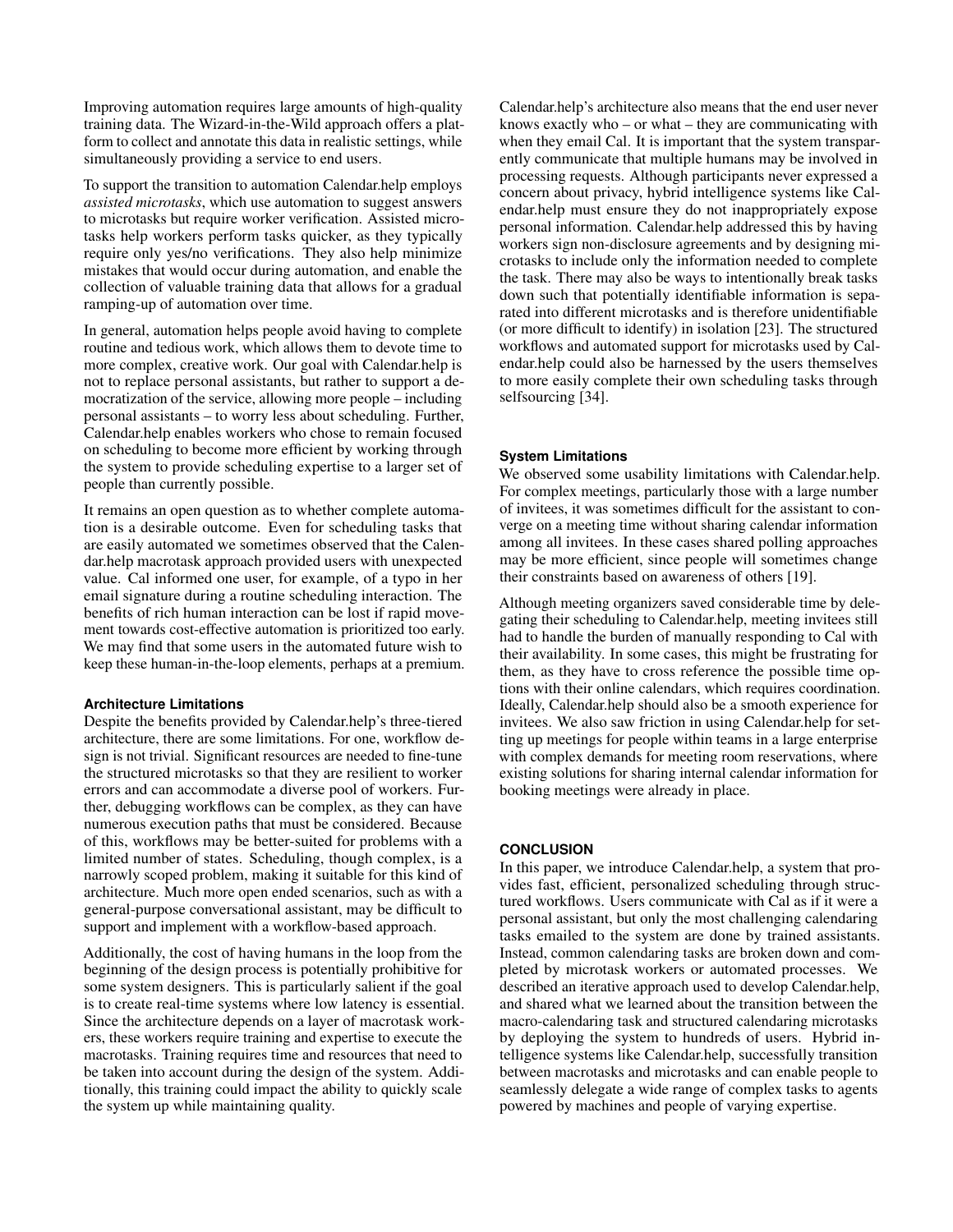# <span id="page-10-18"></span>**REFERENCES**

- 1. Gabor Angeli, Christopher D Manning, and Daniel Jurafsky. 2012. Parsing time: Learning to interpret time expressions. In *Proceedings of the 2012 Conference of the North American Chapter of the Association for Computational Linguistics: Human Language Technologies*. Association for Computational Linguistics, 446–455.
- <span id="page-10-20"></span>2. Yoav Artzi, Nicholas FitzGerald, and Luke S Zettlemoyer. 2013. Semantic Parsing with Combinatory Categorial Grammars. *ACL (Tutorial Abstracts)* 3 (2013).
- <span id="page-10-1"></span>3. Jakob E. Bardram and Claus Bossen. 2005. A web of coordinative artifacts: collaborative work at a hospital ward. In *Proceedings of the 2005 International ACM SIGGROUP Conference on Supporting Group Work*. ACM, 168–176.

<http://dx.doi.org/10.1145/1099203.1099235>

- <span id="page-10-4"></span>4. Julian Birkinshaw and Jordan Cohen. 2013. Make time for the work that matters. *Harvard Business Review* (01 September 2013). [https://hbr.org/2013/09/](https://hbr.org/2013/09/make-time-for-the-work-that-matters) [make-time-for-the-work-that-matters](https://hbr.org/2013/09/make-time-for-the-work-that-matters).
- <span id="page-10-8"></span>5. Mike Brzozowski, Kendra Carattini, Scott R. Klemmer, Patrick Mihelich, Jiang Hu, and Andrew Y. Ng. 2006. groupTime: Preference based group scheduling. In *Proceedings of the SIGCHI Conference on Human Factors in Computing Systems*. ACM, 1047–1056. <http://dx.doi.org/10.1145/1124772.1124929>
- <span id="page-10-21"></span>6. Angel X. Chang and Christopher D. Manning. 2012. SUTime: A library for recognizing and normalizing time expressions. In *LREC*. 3735–3740.
- <span id="page-10-12"></span>7. Lydia B. Chilton, Greg Little, Darren Edge, Daniel S. Weld, and James A. Landay. 2013. Cascade: Crowdsourcing taxonomy creation. In *Proceedings of the SIGCHI Conference on Human Factors in Computing Systems*. ACM, 1999–2008. <http://dx.doi.org/10.1145/2470654.2466265>
- <span id="page-10-7"></span>8. Nicolas Ducheneaut and Victoria Bellotti. 2001. E-mail as habitat: an exploration of embedded personal information management. *Interactions* 8, 5 (2001), 30–38. <http://dl.acm.org/citation.cfm?doid=382899.383305>
- <span id="page-10-2"></span>9. Susan F. Ehrlich. 1987a. Social and psychological factors influencing the design of office communication systems. In *Proceedings of the SIGCHI/GI Conference on Human Factors in Computing Systems and Graphics Interface (CHI '87)*. 323–329. <http://dx.doi.org/10.1145/29933.275651>
- <span id="page-10-3"></span>10. Susan F. Ehrlich. 1987b. Strategies for encouraging successful adoption of office communication systems. *ACM Transactions on Information Systems (TOIS)* 5, 4 (1987), 340–357. <http://dx.doi.org/10.1145/42196.42198>
- <span id="page-10-17"></span>11. Oren Etzioni, Michael Cafarella, Doug Downey, Ana-Maria Popescu, Tal Shaked, Stephen Soderland, Daniel S Weld, and Alexander Yates. 2005. Unsupervised named-entity extraction from the web: An experimental study. *Artificial intelligence* 165, 1 (2005), 91–134.
- <span id="page-10-0"></span>12. Jonathan Grudin. 1988. Why CSCW applications fail: Problems in the design and evaluation of organizational interfaces. In *Proceedings of the 1988 ACM Conference on Computer-Supported Cooperative Work (CSCW '88)*. 85–93. <http://dx.doi.org/10.1145/62266.62273>
- <span id="page-10-15"></span>13. Jessi Hempel. 2015. Facebook launches M, its bold answer to Siri and Cortana. *Wired* (2015). [https://www.wired.com/2015/08/](https://www.wired.com/2015/08/facebook-launches-m-new-kind-virtual-assistant/) [facebook-launches-m-new-kind-virtual-assistant/](https://www.wired.com/2015/08/facebook-launches-m-new-kind-virtual-assistant/).
- <span id="page-10-9"></span>14. Eric Horvitz. 1999. Principles of mixed-initiative user interfaces. In *Proceedings of the SIGCHI Conference on Human Factors in Computing Systems*. ACM, 159–166. <http://dx.doi.org/10.1145/302979.303030>
- <span id="page-10-16"></span>15. Ellen Huet. 2016. The humans hiding behind the chatbots. *Bloomberg Technology* (2016). [http://www.bloomberg.com/news/articles/2016-04-18/](http://www.bloomberg.com/news/articles/2016-04-18/the-humans-hiding-behind-the-chatbots) [the-humans-hiding-behind-the-chatbots](http://www.bloomberg.com/news/articles/2016-04-18/the-humans-hiding-behind-the-chatbots).
- <span id="page-10-13"></span>16. Shamsi T. Iqbal Justin Cheng, Jaime Teevan and Michael S. Bernstein. 2015. Break it down: A comparison of macro- and microtasks.. In *Proceedings of the 33rd Annual ACM Conference on Human Factors in Computing Systems (CHI '15)*. 4061–4064. <http://dx.doi.org/10.1145/2702123.2702146>
- <span id="page-10-10"></span>17. Ece Kamar. 2016. Hybrid Intelligence and the Future of Work. In *Productivity Decomposed: Getting Big Things Done with Little Microtasks Workshop (CHI 2016)*. [http://research.microsoft.com/en-us/um/people/eckamar/](http://research.microsoft.com/en-us/um/people/eckamar/papers/HybridIntelligence.pdf) [papers/HybridIntelligence.pdf](http://research.microsoft.com/en-us/um/people/eckamar/papers/HybridIntelligence.pdf)
- <span id="page-10-14"></span>18. Ece Kamar, Severin Hacker, and Eric Horvitz. 2012. Combining human and machine intelligence in large-scale crowdsourcing. In *Proceedings of the 11th International Conference on Autonomous Agents and Multiagent Systems-Volume 1*. International Foundation for Autonomous Agents and Multiagent Systems, 467–474.
- <span id="page-10-5"></span>19. Abraham Bernstein Michael Naf Katharina Reinecke, Minh Khoa Nguyen and Krzysztof Z. Gajos. 2013. Doodle around the world: Online scheduling behavior reflects cultural differences in time perception and group decision-making. In *Proceedings of the 2013 Conference on Computer Supported Cooperative Work*. 45–54. <http://dx.doi.org/10.1145/2441776.2441784>
- <span id="page-10-6"></span>20. Benjamin Kellermann and Rainer Bohme. 2009. *Privacy-Enhanced Event Scheduling*. IEEE Computer Society. 52–59 pages.
- <span id="page-10-19"></span>21. John F. Kelley. 1984. An iterative design methodology for user-friendly natural language office information applications. *ACM Transactions on Information Systems (TOIS)* 2, 1 (1984), 26–41. <http://dx.doi.org/10.1145/357417.357420>
- <span id="page-10-11"></span>22. Aniket Kittur, Jeffrey V. Nickerson, Michael Bernstein, Elizabeth Gerber, Aaron Shaw, John Zimmerman, Matt Lease, and John Horton. 2013. The Future of Crowd Work. In *Proceedings of the 2013 Conference on*